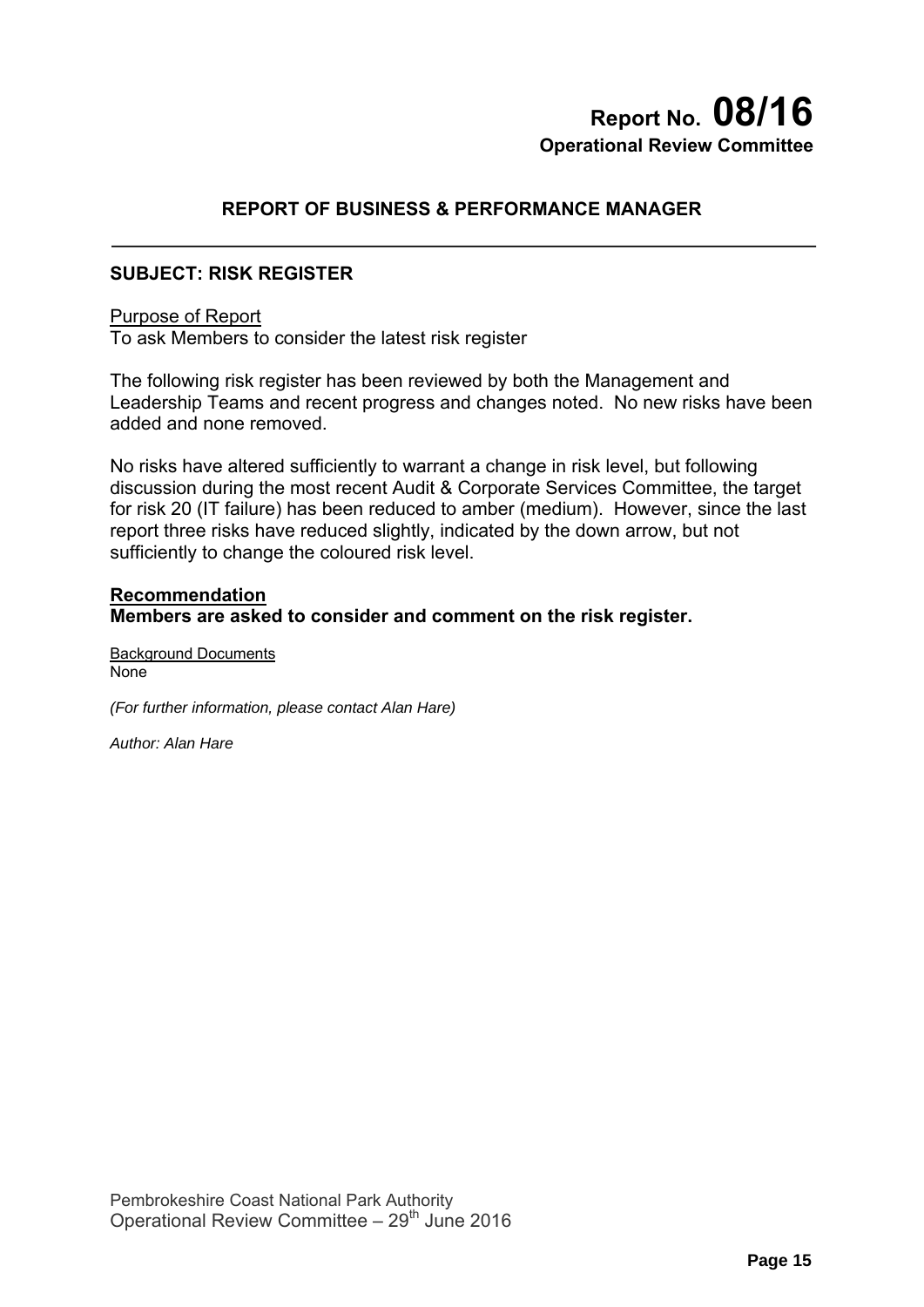|                | r Civr A - AO HIONITT NON NEODTEN - JUNE 2010                                                                          |                         |                             |                                    |                       |                   |             |                                                                                                    |                                                                           |                                                                                                                          |
|----------------|------------------------------------------------------------------------------------------------------------------------|-------------------------|-----------------------------|------------------------------------|-----------------------|-------------------|-------------|----------------------------------------------------------------------------------------------------|---------------------------------------------------------------------------|--------------------------------------------------------------------------------------------------------------------------|
|                | <b>RISK</b>                                                                                                            | <b>ihood</b><br>Likel-  | Impact                      | Current<br>Level<br>Risk           | <b>Target</b><br>Risk | this qtr<br>Trend | <b>Type</b> | <b>Mitigation</b>                                                                                  | Control/ monitoring                                                       | <b>Progress Update</b>                                                                                                   |
| $\mathbf{1}$   | Risk of significant reduction<br>of funding from WG, other<br>public sector funders, or<br>grant schemes               | $\boxed{3}$<br>Probable | Severe <sub>(3)</sub>       | $\widehat{\mathbf{e}}$<br>ies<br>E | Med (4)               |                   | Strategic   | Planned cost reduction,<br>budget planning, increase<br>local income and other<br>external funding | Budget management &<br>project financial planning capital then received.  | Advised to plan on 10%<br>reduction, but settlement<br>was 6%. Additional £105k<br>Difficult to plan for<br>medium term. |
|                | Risk of failing to comply<br>with new legislation -<br>2 Future Generations Act<br>Planning Act Environment<br>Act etc | Unlikely (1)            | $\overline{2}$<br>Moderate  | Low(2)                             | Low(2)                |                   | Strategic   | Monitor legislation Liaise<br>with WLGA, WAO, other<br>NPAs, etc                                   | Involved as Early<br>Adopter, monitor<br>progress of other<br>authorities | Corporate Plan prepared to<br>fit with Future Generations<br>Well-being Goals.                                           |
| $\overline{3}$ | Risk of failing to comply<br>with current legislation                                                                  | Unlikely (1)            | $\widetilde{c}$<br>Moderate | Low(2)                             | Low(2)                |                   | Strategic   | Policies in place,<br>assessment by WAO,<br>reporting to review<br>committees                      | Performance reports to<br>Members, monitoring<br>legislation              | Annual Improvement<br><b>Report from WAO</b><br>indicates only one proposal<br>for further improvement                   |
| $\overline{a}$ | Failure to comply with new<br>Welsh Language Standards                                                                 | Unlikely (1)            | $\overline{2}$<br>Moderate  | Low(2)                             | Low(2)                |                   | Strategic   | Compliance notice sets out   Language working group<br>standards                                   | progress reports to CMT                                                   | Two appeals submitted                                                                                                    |

#### **PCNPA ‐ AUTHORITY RISK REGISTER ‐ June 2016**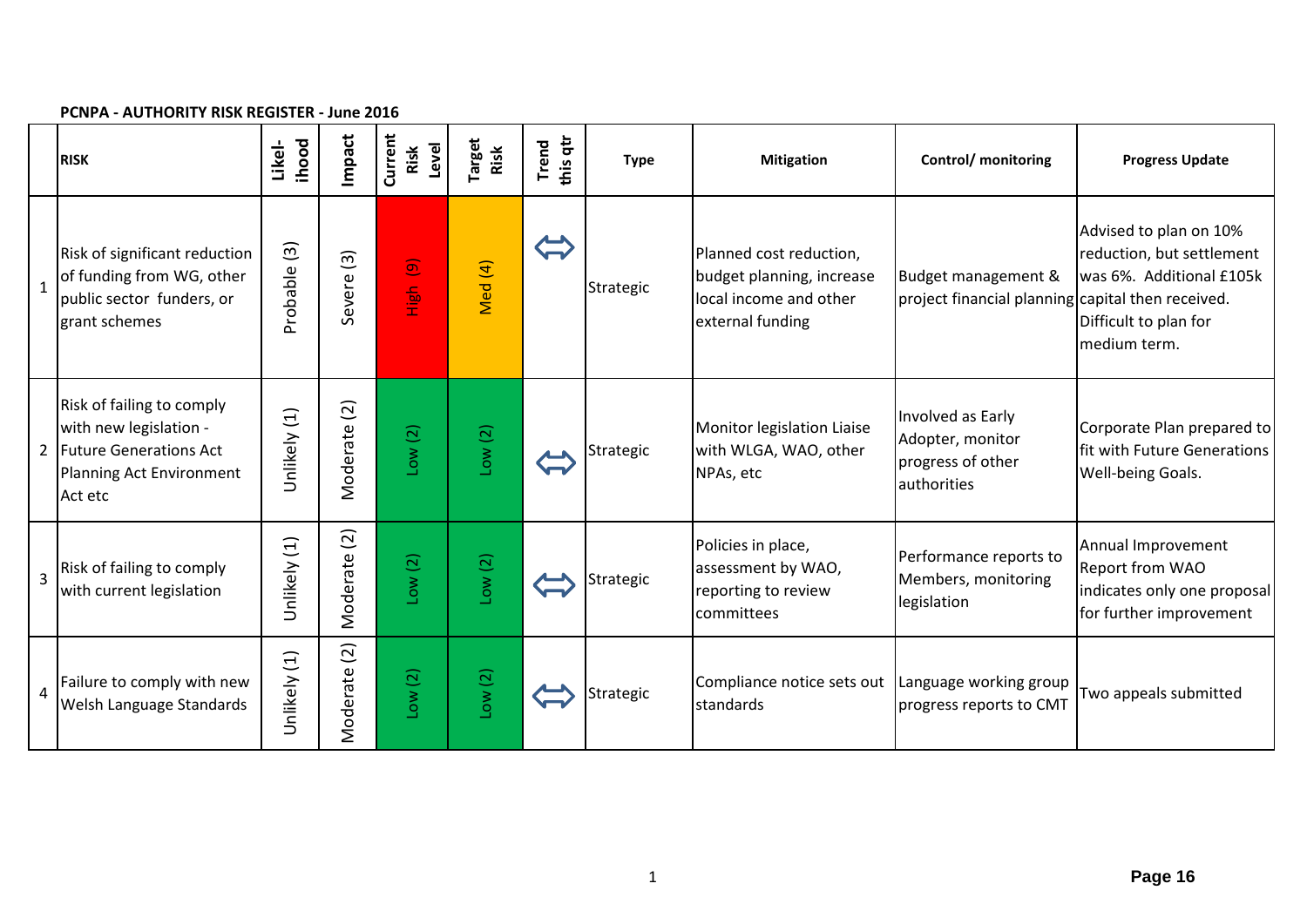|                | <b>RISK</b>                                                                                         | <b>ihood</b><br>Likel-  | Impact                     | Current<br>Level<br>Risk | <b>Target</b><br>Risk | this qtr<br><b>Trend</b> | <b>Type</b>               | <b>Mitigation</b>                                                        | Control/ monitoring                                                                         | <b>Progress Update</b>                                                                                  |
|----------------|-----------------------------------------------------------------------------------------------------|-------------------------|----------------------------|--------------------------|-----------------------|--------------------------|---------------------------|--------------------------------------------------------------------------|---------------------------------------------------------------------------------------------|---------------------------------------------------------------------------------------------------------|
| 5              | Risk of Review of<br>Designated Landscape<br>recommendations<br>impacting on service<br>delivery    | (2)<br>Possible         | $\overline{c}$<br>Moderate | Vled (4)                 | Low(2)                |                          | Strategic/oper<br>ational | To be determined                                                         | To be determined                                                                            | Senior staff working with<br>Designated Landscapes<br><b>Working Party</b>                              |
| 6              | Failure to meet diversity<br>requirements in Authority<br>Membership                                | $\boxed{2}$<br>Possible | $\overline{a}$<br>Moderate | Vled (4)                 | Low(2)                |                          | Strategic                 | Introduce mentoring for<br>potential members                             | Report to WG                                                                                | 3 mentees have<br>commenced training                                                                    |
| $\overline{7}$ | Risk of failing to meet WG<br>policy requirements                                                   | Unlikely<br>$\Xi$       | Moderate<br>$\overline{2}$ | Low(2)                   | Low(2)                |                          | Strategic                 | Regular liaison with WG,<br><b>WLGA and NPW</b>                          | Monitor policy changes                                                                      | No recent changes                                                                                       |
| 8              | Risk of failing to maintain<br>high levels of governance                                            | Unlikely (1)            | $\overline{2}$<br>Moderate | Low(2)                   | Low(2)                |                          | Strategic                 | Member & officer training,<br>Members' Charter, register<br>of interests | No negative audit<br>reports from WAO &<br>internal audit or<br>ombudsman<br>investigations | Members' development<br>strategy approved by NPA.<br>Ten Members' self<br>assessments now<br>completed. |
| $\mathsf{q}$   | Risk of NPA activities having<br>a negative impact on socio-<br>economic well-being of the<br>larea | Unlikely (1)            | Moderate (2)               | Low(2)                   | Low(2)                |                          | Strategic                 | Consultation & liaison on<br>LDP review and other new<br>policies        | Membership of PSB,<br>liasion with Pembs<br>Tourism and other<br>groups                     | Action plan approved.                                                                                   |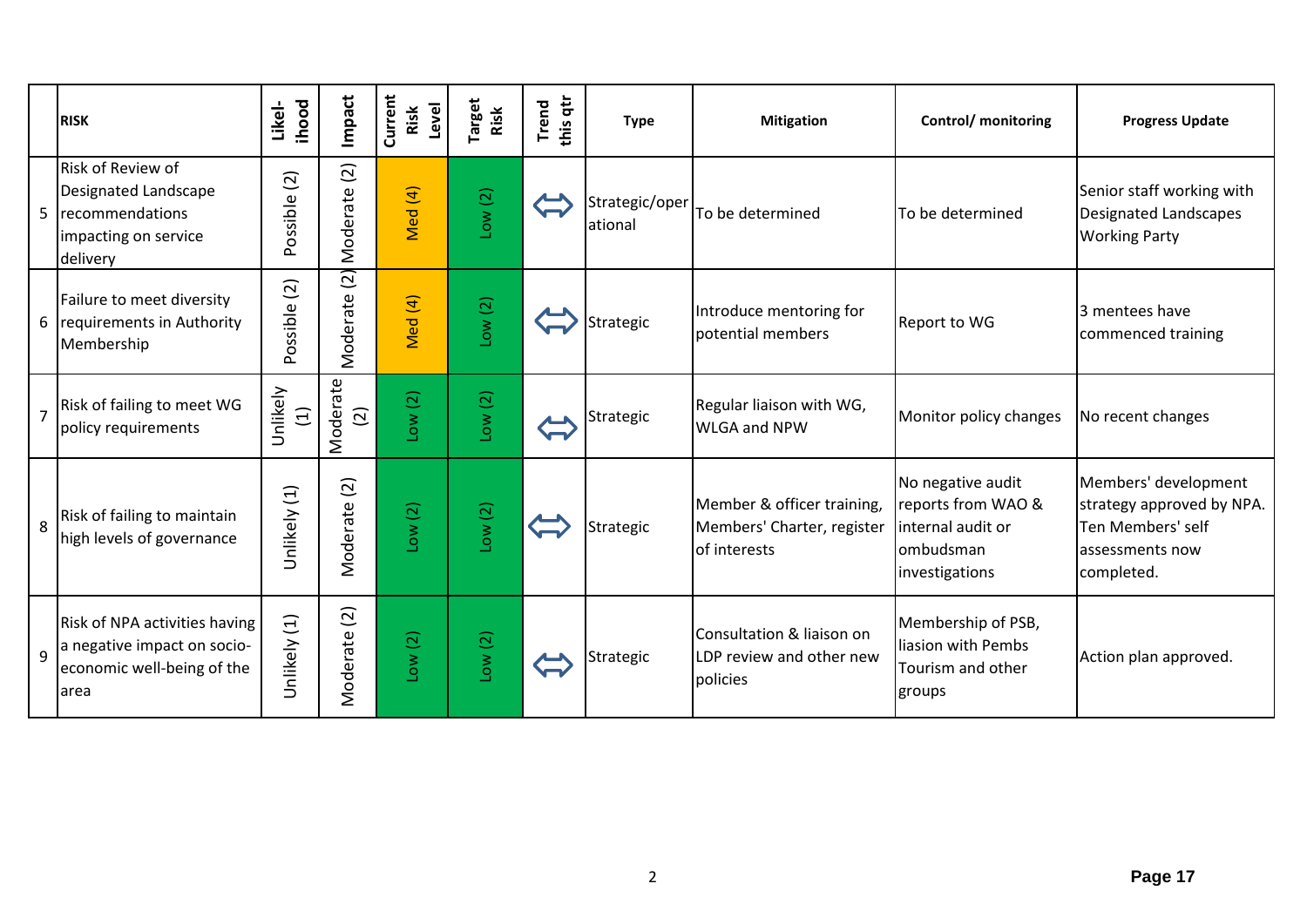|    | <b>RISK</b>                                                         | ihood<br>Likel-         | Impact                           | Current<br>Level<br>Risk | <b>Target</b><br>Risk | this qtr<br>Trend | <b>Type</b> | <b>Mitigation</b>                                                                                                            | Control/ monitoring                                                                                                       | <b>Progress Update</b>                                                                      |
|----|---------------------------------------------------------------------|-------------------------|----------------------------------|--------------------------|-----------------------|-------------------|-------------|------------------------------------------------------------------------------------------------------------------------------|---------------------------------------------------------------------------------------------------------------------------|---------------------------------------------------------------------------------------------|
|    | Risk of poor partner<br>10 relationships affecting joint<br>working | Unlikely (1)            | $\widetilde{\Omega}$<br>Moderate | Low(2)                   | Low(2)                |                   | Strategic   | Many examples of<br>joint/shared working in<br>place. Discussions with<br>PCC, NRW and other NPAs<br>to review opportunities | Reporting to NPA and<br>Minister                                                                                          | Greater involvement with<br><b>PSB on Future Generations</b><br>and other matters.          |
| 11 | Risk of long term impact<br>from climate change                     | Possible<br>$\boxed{2}$ | Moderate<br>$\boxed{2}$          | Med (4)                  | Med (4)               |                   | Strategic   | <b>Build mitigation into NPMP</b><br>and other policies                                                                      | Monitor impact                                                                                                            | No recent changes                                                                           |
|    | Risk of disease or invasive<br>12 species damaging<br>biodiversity  | Possible (2)            | Moderate<br>$\overline{2}$       | Med (4)                  | Med (4)               |                   | Strategic   | <b>NPA has limited</b><br>impact/control outside own Monitor<br>property                                                     |                                                                                                                           | INNS project underway in<br><b>Gwaun Valley involving</b><br>local community<br>volunteers. |
| 13 | Risk of significant damage<br>due to bad weather                    | Possible (2)            | Moderate<br>$\overline{2}$       | Med (4)                  | Med (4)               |                   | Financial   | Regular site surveys.<br>Woodlands inspected after<br>high winds                                                             | Monitor and review<br>properties etc.                                                                                     | Woodlands all inspected<br>following any stormy<br>weather                                  |
| 14 | Risk of flawed decision on<br>planning matters                      | Possible (2)            | Moderate (2)                     | Med (4)                  | Low(2)                |                   | Reputation  | Codes of practice &<br>protocols. Members<br>Charter. Member & staff<br>training, cooling-off period.                        | No. of approvals outside $\vert$ Risk of a judicial review<br>policy and decisions<br>against recommendation application. | remains on one                                                                              |
| 15 | Risk of failure to allocate all<br>SDF grants                       | Unlikely (1)            | Minor (1)                        | Low(1)                   | Low(1)                |                   | Operational | Publicity, funding surgeries<br>etc as required                                                                              | Monitor funding and<br>claims                                                                                             | Request for additonal SDF<br>funding submitted to NPA.                                      |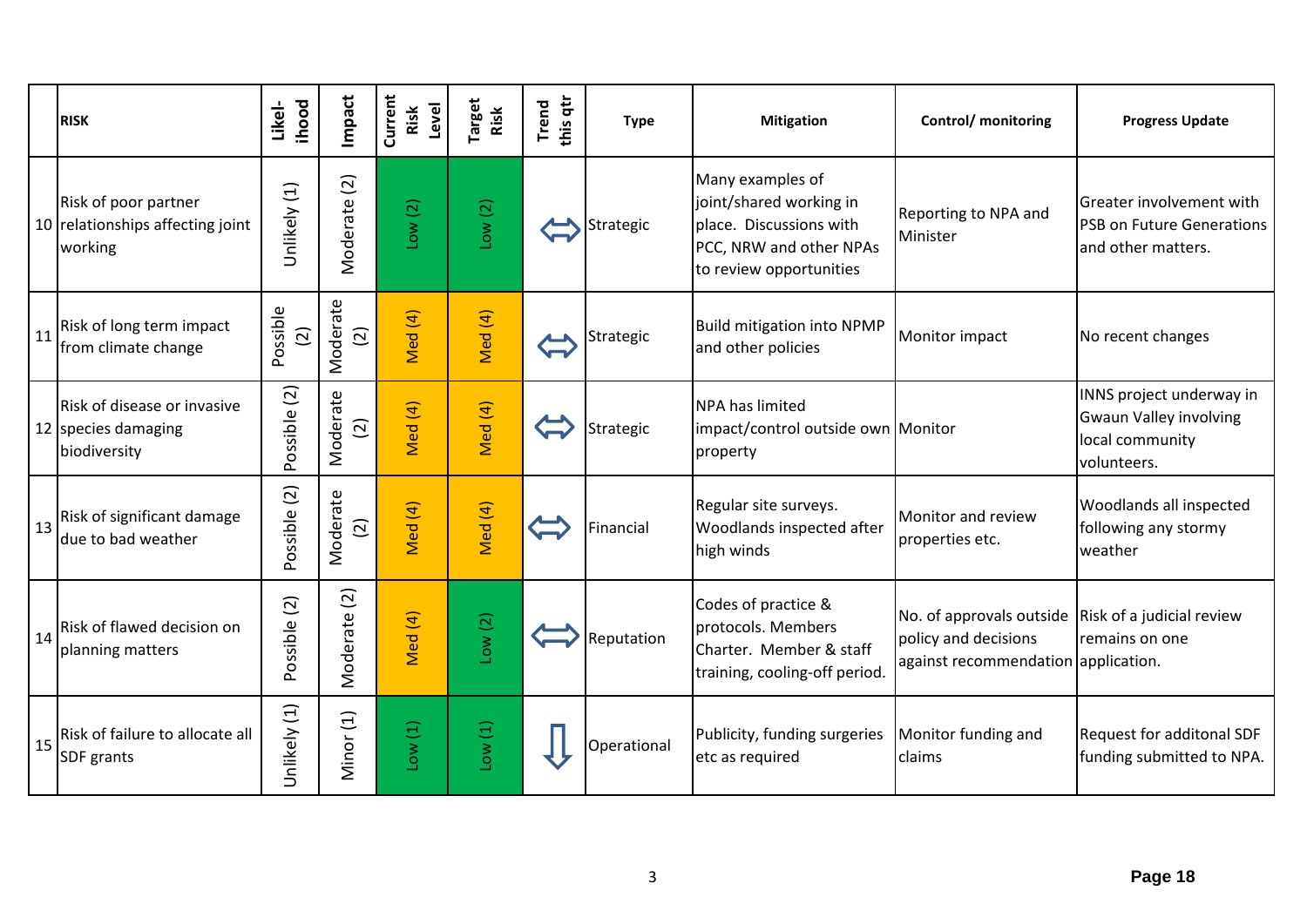|    | <b>RISK</b>                                                                                              | ihood<br>Likel- | Impact                              | Current<br>Level<br>Risk | arget<br>Risk      | this qtr<br>Trend | <b>Type</b> | <b>Mitigation</b>                                                                                                                                                            | Control/ monitoring                                         | <b>Progress Update</b>                                                               |
|----|----------------------------------------------------------------------------------------------------------|-----------------|-------------------------------------|--------------------------|--------------------|-------------------|-------------|------------------------------------------------------------------------------------------------------------------------------------------------------------------------------|-------------------------------------------------------------|--------------------------------------------------------------------------------------|
| 16 | Risk of lack of staff<br>capacity/skills for key work                                                    | Possible (2)    | Moderate<br>$\overline{2}$          | Med (4)                  | Med (4)            |                   | Operation   | Training programme<br>planned around skills<br>needed. Buy in expertise as potential/actual<br>required.                                                                     | Project planning and<br>reviews to identify<br>problems     | Voluntary retirements of<br>long serving staff may<br>reduce corporate<br>knowledge. |
|    | Risk of major incident<br>17 affecting or involving NPA<br>staff and resources                           | Unlikely (1)    | Moderate<br>$\overline{2}$          | Low(2)                   | Low(2)             |                   | Strategic   | Monitor special events.<br>Response plan in place. In<br>contact with other agencies                                                                                         | Monitoring                                                  | Contingency plans being<br>prepared for key activities                               |
| 18 | Risk of causing significant<br>environmental damage due<br>to actions by NPA staff or<br>on NPA property | Unlikely (1)    | $\boxed{2}$<br>Moderate             | Low(2)                   | Low(2)             |                   | Reputation  | <b>Risk assessments for</b><br>operation and location in<br>place, staff training.                                                                                           | Incident reporting &<br>monitoring by H&S<br>group and CMT. | IOSH training course<br>completed.                                                   |
|    | Risk of loss of major NPA<br>19 operational building due to<br>fire or other damage                      | Jnlikely (1)    | $\widetilde{\mathcal{E}}$<br>Severe | $\overline{3}$<br>Med    | Med (3)            |                   | Operation   | All buildings well<br>maintained. Security & fire<br>alarm systems in place.<br>Insurance to cover some<br>costs                                                             | Annual inspections                                          | <b>Business continuity plans</b><br>to be completed                                  |
| 20 | Risk of major IT failure or<br>virus attack etc                                                          | Possible (2)    | Severe (3)                          | High (6)                 | Med <sub>(3)</sub> |                   | Operation   | Daily backup of data.<br>Backup email server in<br>place. Disaster recovery<br>facilities in place on second<br>site. Security updates<br>installed as soon as<br>available. | Monitor back up<br>procedures and security<br>logs.         | Target risk reduced to<br>reflect risk appetite.                                     |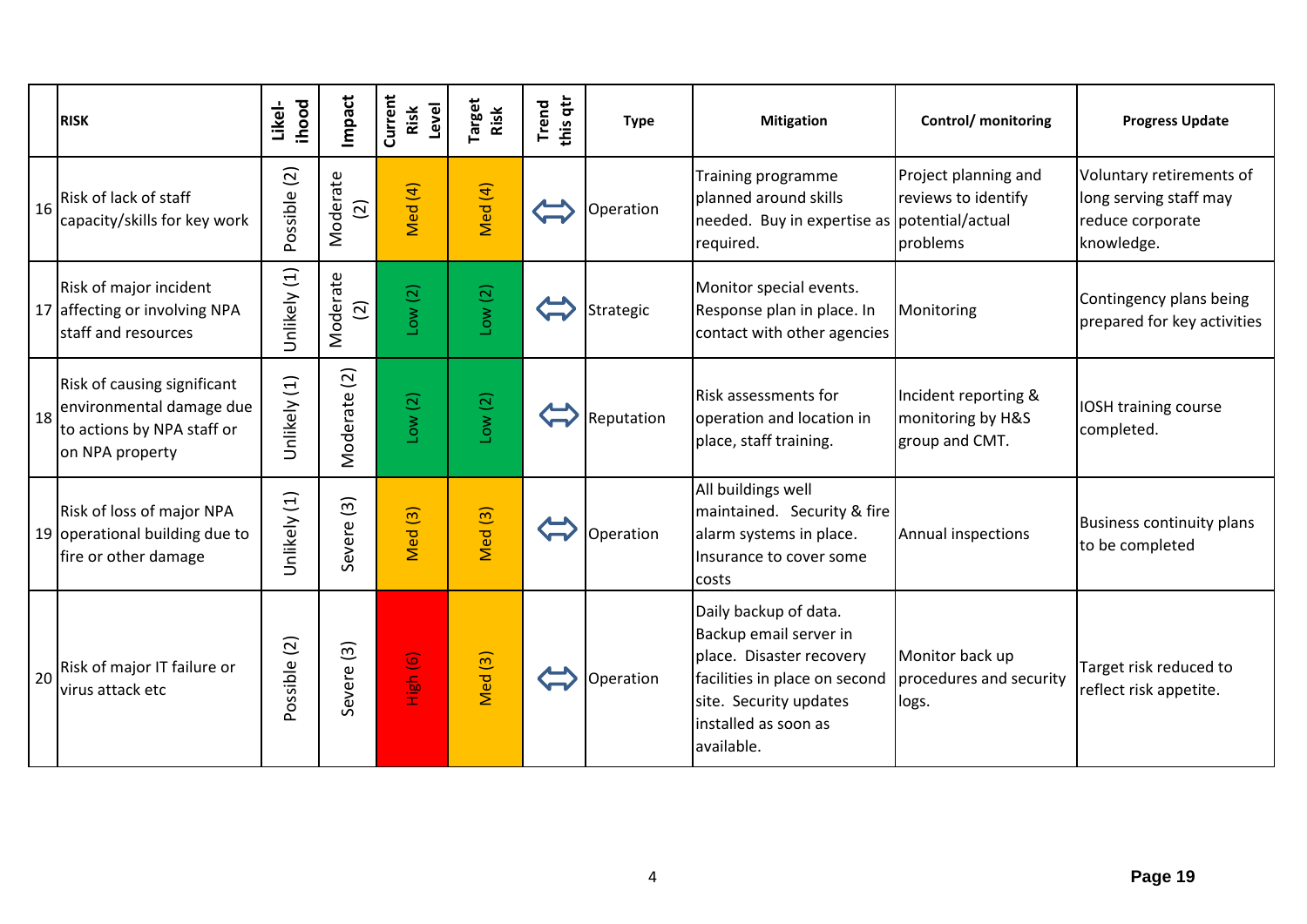|    | <b>RISK</b>                                                        | ihood<br>Likel- | Impact                     | Current<br>Level<br>Risk | Target<br>Risk     | this qtr<br><b>Trend</b> | <b>Type</b> | <b>Mitigation</b>                                                                                 | <b>Control/</b> monitoring      | <b>Progress Update</b>                                                                                                                         |
|----|--------------------------------------------------------------------|-----------------|----------------------------|--------------------------|--------------------|--------------------------|-------------|---------------------------------------------------------------------------------------------------|---------------------------------|------------------------------------------------------------------------------------------------------------------------------------------------|
| 21 | Risk of failure of phone<br>system                                 | Unlikely (1)    | $\widehat{S}$<br>Severe    | $\boxed{3}$<br>Med       | Med <sub>(3)</sub> |                          | Operational | Maintenance contract in<br>place                                                                  | Monitor performance             | Continue with<br>maintenance contract.<br>Reviewing replacement<br>systems and costs.                                                          |
|    | 22 Risk of loss of key legal<br>documents                          | Unlikely (1)    | Moderate<br>$\widehat{2}$  | Low(2)                   | Low(2)             |                          | Financial   | Key documents in fire safe,<br>copies made, many also<br>electronic copies.                       | Staff trainin and<br>awareness. | No recent changes                                                                                                                              |
|    | Risk of inaccurate GIS and<br>23 other data for decision<br>making | Possible (2)    | Moderate<br>$\overline{c}$ | Med (4)                  | Low(2)             |                          | Operational | <b>Upgrading to QGIS system</b><br>to give improved controls<br>and easier to use.                | Review data standards           | Communication link set up<br>with Brecon and software<br>installed. Staff training to<br>start in July.                                        |
| 24 | Risk of failing to deliver<br>approved LDP                         | Possible (2)    | Moderate (2)               | Med (4)                  | Low(2)             |                          | Financial   | Guidance from WG sets out<br>process.                                                             | LDP working party               | Consultations on delivery<br>agreement, review report<br>and sustainability appraisal<br>complete. 4 community<br>awareness workshops<br>held. |
| 25 | Risk of failure to maintain<br>performance of DM service           | Possible (2)    | Moderate (2)               | Med (4)                  | Low(2)             |                          | Operational | New systems and<br>procedures in place, staff<br>training. Outsourcing used<br>for peak workloads | Monitor & report<br>performance | Jan - Apr quarterly<br>performance was 78% but<br>15th in WG league table.                                                                     |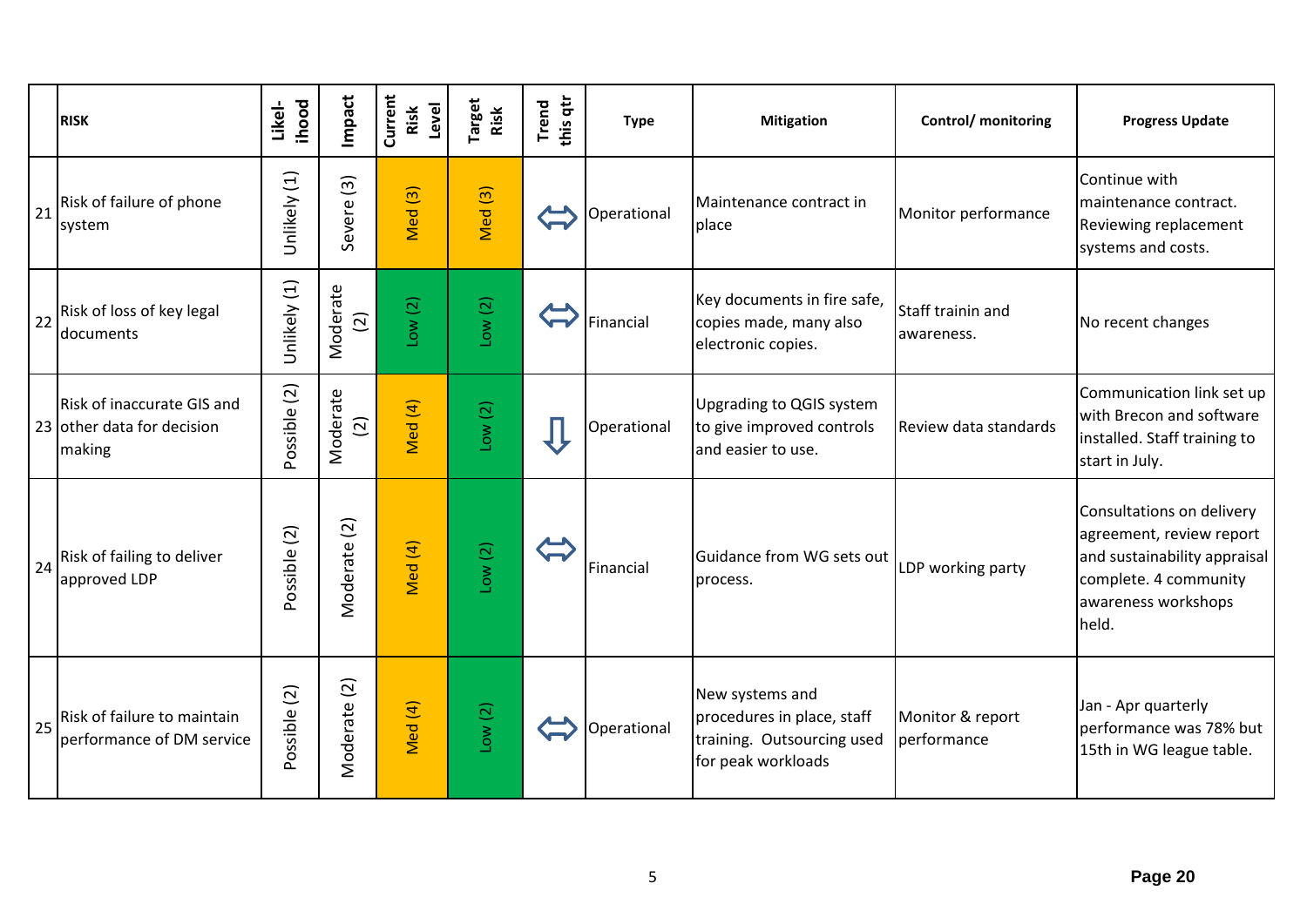|    | <b>RISK</b>                                                                                                                                 | <b>ihood</b><br>Likel-    | Impact                  | Current<br>Level<br>Risk | <b>Target</b><br>Risk | this qtr<br><b>Trend</b> | <b>Type</b> | <b>Mitigation</b>                                                                                           | Control/ monitoring                                                               | <b>Progress Update</b>                                                   |
|----|---------------------------------------------------------------------------------------------------------------------------------------------|---------------------------|-------------------------|--------------------------|-----------------------|--------------------------|-------------|-------------------------------------------------------------------------------------------------------------|-----------------------------------------------------------------------------------|--------------------------------------------------------------------------|
| 26 | Failure to meet affordable<br>housing targets                                                                                               | Probable<br>$\widehat{3}$ | Moderate<br>$\boxed{2}$ | High (6)                 | Low(2)                |                          | Strategic   | Affordable housing policies<br>to be amended in LDP<br>review                                               | Monitoring                                                                        | Continue monitoring -<br>number of applications<br>approved and refused. |
| 27 | Risk of failure to improve<br>web access and document<br>management for DM<br>service                                                       | (2)<br>Possible           | (2)<br>Moderate         | Med (4)                  | Low(0)                |                          | Operational | Difficult to implement with<br>present planning system<br>configuration.                                    | <b>Report to CMT</b>                                                              | Investigating solution with<br>PCC and alternative<br>systms.            |
|    | Risk of failure to manage<br>28 conservation sites to<br>achieve service standard                                                           | Unlikely (1)              | Minor (1)               | $(1)$ wo-                | Low(1)                |                          | Operational | Sites monitored annually,<br>management plans<br>reviewed                                                   | <b>Regular monitoring</b>                                                         | Bids for additional funding<br>submitted.                                |
| 29 | Risk of failure to meet<br>service standard for RoWs                                                                                        | Unlikely (1)              | Minor (1)               | Low(1)                   | Low(1)                |                          | Operational | Annual condition inspection<br>of length Coast Path &<br>routine inspections of<br>inland paths. Insurance. | Monitor condition                                                                 | Some capital grant<br>available for 2016/7.                              |
| 30 | Risk of failing to meet<br>Carew Castle long term<br>lease obligations and<br>maintenance especially on<br>causeway and castle<br>stonework | $\boxed{2}$<br>Possible   | Moderate (2)            | Med (4)                  | Low(1)                |                          | Financial   | Regular inspections and<br>maintenance actions. 60+<br>years remain on lease.                               | Annual work<br>programme. Emergency<br>works completed quickly submission to Cadw | 5 year management plan<br>being prepared for                             |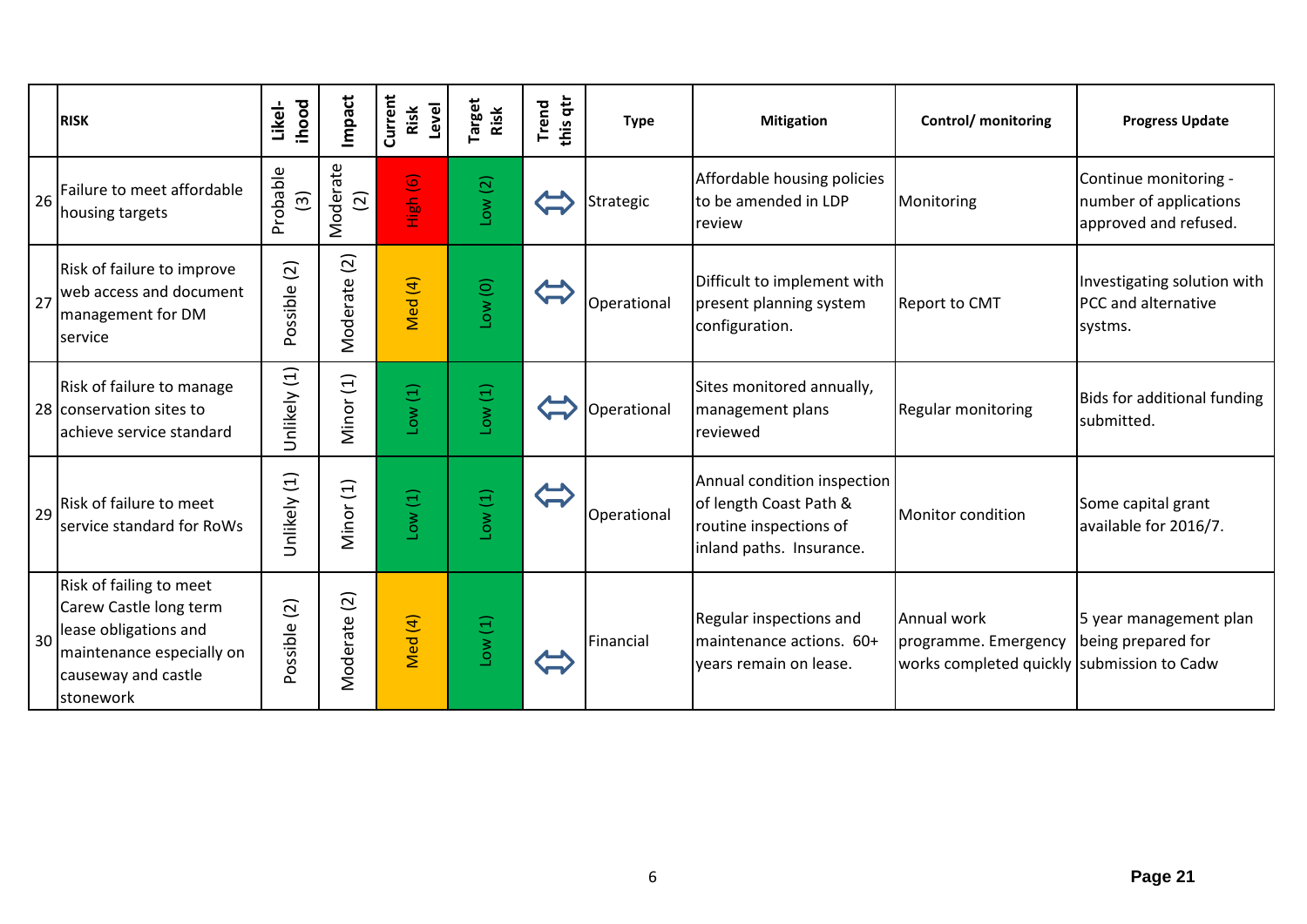|    | <b>RISK</b>                                                                                    | ihood<br>Likel- | Impact                     | Current<br>Level<br>Risk | <sup>r</sup> arget<br>Risk | this qtr<br><b>Trend</b> | <b>Type</b> | <b>Mitigation</b>                                                                                                                                                                                               | Control/ monitoring                                                                                                                                 | <b>Progress Update</b>                                                                                                                         |
|----|------------------------------------------------------------------------------------------------|-----------------|----------------------------|--------------------------|----------------------------|--------------------------|-------------|-----------------------------------------------------------------------------------------------------------------------------------------------------------------------------------------------------------------|-----------------------------------------------------------------------------------------------------------------------------------------------------|------------------------------------------------------------------------------------------------------------------------------------------------|
| 31 | Incident due to failure to<br>adequately maintain and<br>repair paths, sites and<br>properties | Unlikely (1)    | $\overline{c}$<br>Moderate | Low(2)                   | Low(2)                     |                          | Financial   | Annual inspections of<br>buildings & sites. Routine<br>maintenance. Reports<br>from staff, coast guard and<br>public. Insurance                                                                                 | Implementation of<br>annual work programme<br><b>Emergency works</b><br>completed quickly,<br>Incidents reported to<br>H&S group. Property<br>Group | Annual inspection<br>completed                                                                                                                 |
| 32 | Incident due to falling trees<br>or branches in our property                                   | Unlikely (1)    | Vloderate (2)              | Low(2)                   | Low(2)                     |                          | Financial   | <b>Woodland Strategy. Annual</b><br>inspection of all woodland<br>sites. Additional inspection<br>following dangerous<br>weather conditions. £25m<br>public liability insurance                                 | Implementation of<br>annual work<br>programme. Site<br>assessment reports                                                                           | Repair work completed<br>following winter storms                                                                                               |
| 33 | Incident due to driver<br>error/vehicle fault                                                  | Unlikely (1)    | Moderate (2)               | Low(2)                   | Low(2)                     |                          | Financial   | All vehicles maintained to<br>manufacturers<br>recommendations.<br>Vehicles checked for<br>roadworthiness. Driver<br>licence and vehicle<br>documentation checked.<br>Staff driving assessed. Staff<br>training | Regular vehicle checks.<br>Annual check of drivers'<br>licences. Accidents<br>involving Authority<br>vehicles reported to H&S<br>group.             | Monitoring vehicle damage<br>following a slight increase.<br>Reviewing how to check<br>driving licences now that<br>paper no longer available. |